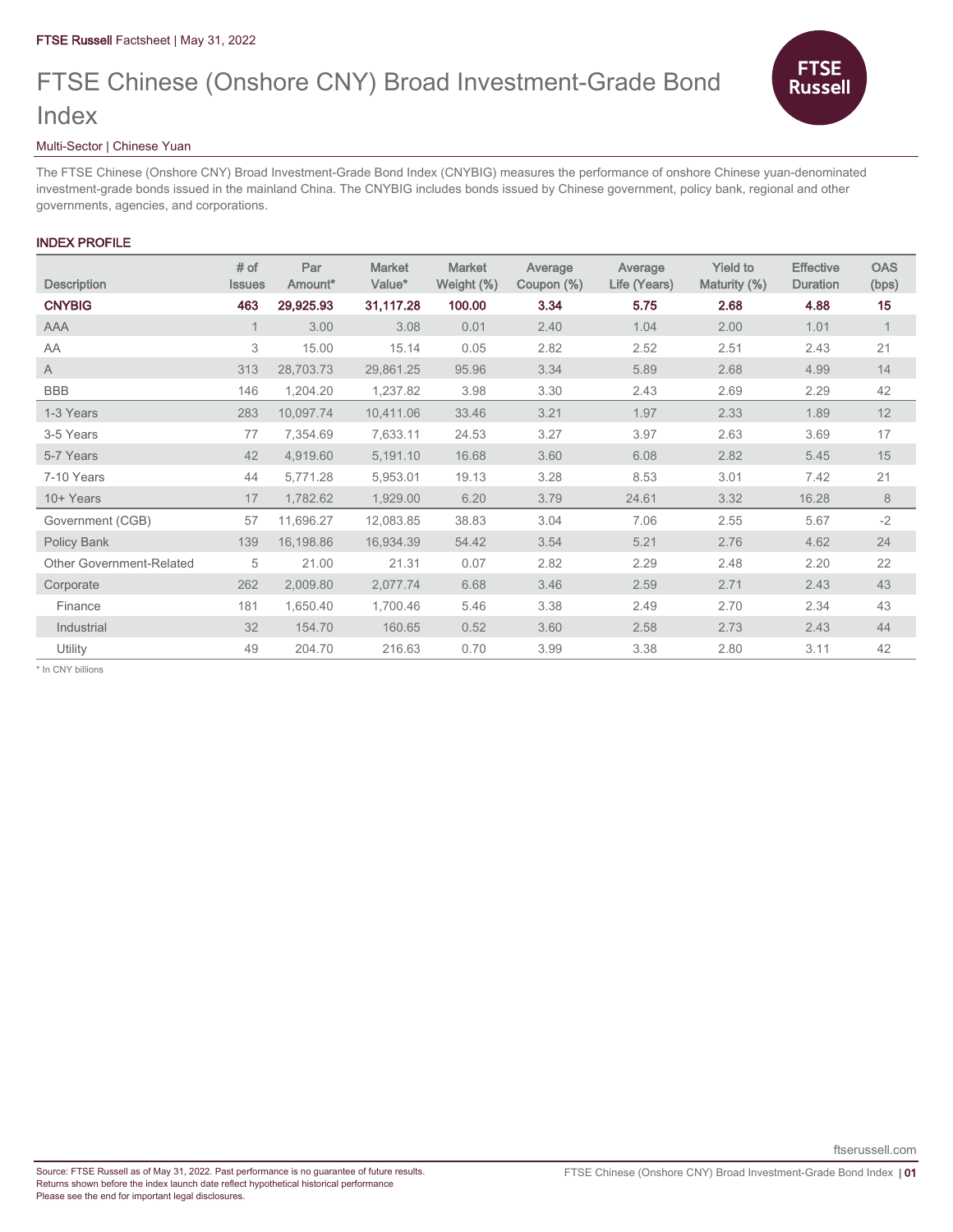### HISTORICAL MODIFIED DURATION HISTORICAL YIELD TO MATURITY

**HISTORICAL INDEX LEVEL** (By Currency)



### 190 180 170 160 150 140 130 120 110 100

### 90 12/2013 12/2014 12/2015 12/2016 12/2017 12/2018 12/2019 12/2020 12/2021

- CNYBIG in USD - CNYBIG in EUR - CNYBIG in GBP - CNYBIG in JPY

|                      | Return <sup>*</sup> | <b>Standard Deviation*</b> |
|----------------------|---------------------|----------------------------|
| CNYBIG in USD        | 4.01                | 4.59                       |
| <b>CNYBIG in EUR</b> | 7 17                | 7.23                       |
| CNYBIG in GBP        | 7.44                | 7.98                       |
| CNYBIG in JPY        | 6.54                | 8.34                       |

\*Annualized Since Inception (in %)

### ANNUALIZED RETURNS (in %)



### HISTORICAL INDEX LEVEL (By Asset Class, in CNY)



| Return* | <b>Standard Deviation*</b> |
|---------|----------------------------|
| 5.19    | 2.52                       |
| 4.84    | 2.47                       |
| 5.46    | 2.78                       |
| 5.36    | 2.31                       |
|         |                            |

\*in CNY, Annualized Since Inception (in %)

|         | <b>CNY</b>      | USD             |        | <b>EUR</b>      |        | <b>GBP</b>      |        | <b>JPY</b>      |               |
|---------|-----------------|-----------------|--------|-----------------|--------|-----------------|--------|-----------------|---------------|
|         | <b>Unhedged</b> | <b>Unhedged</b> | Hedged | <b>Unhedged</b> | Hedged | <b>Unhedged</b> | Hedged | <b>Unhedged</b> | <b>Hedged</b> |
| YTD*    | . 52            | $-2.81$         | 0.51   | 3.18            | 0.06   | 4.46            | 0.54   | 8.58            | 0.25          |
| 1 Year  | 4.93            | 0.26            | 2.24   | 14.43           | 1.29   | 13.09           | 2.16   | 17.91           | 1.74          |
| 3 Years | 4.40            | 5.67            | 2.42   | 7.07            | 1.05   | 5.67            | 1.91   | 11.81           | 1.34          |
| 5 Years | 4.80            | 5.31            | 3.15   | 6.34            | 1.28   | 5.82            | 2.22   | 8.54            | 1.55          |

\* Not annualized